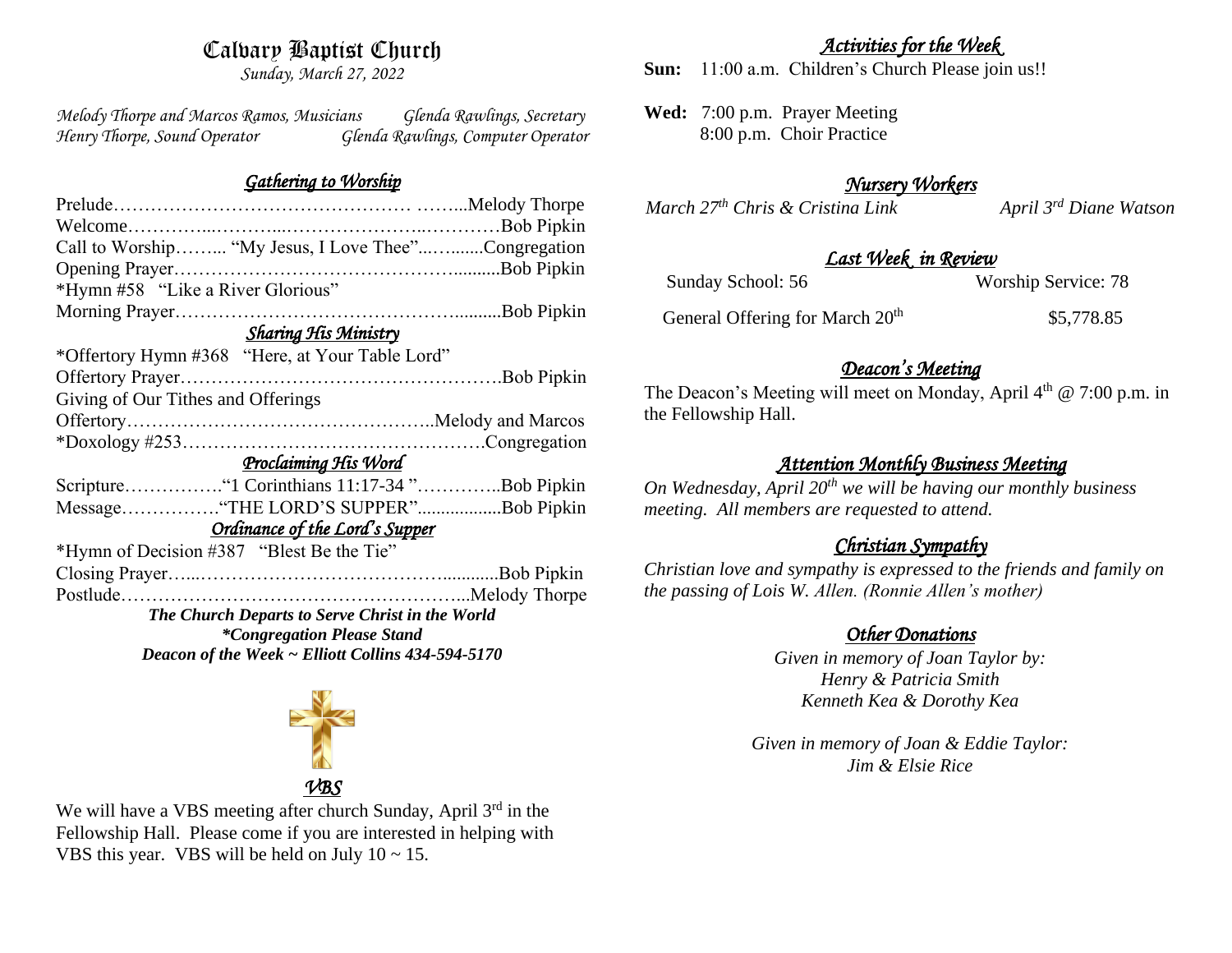#### *Honorary Donations*

*Given in honor and blessings of Ron Poarch: Jim & Elsie Rice*

*Given in honor and blessings of my sister, Linda: Jim & Elsie Rice*

*Given in honor and blessings of Billy Soles: Jim & Elsie Rice*

*Given in honor and blessings of Janet Gillam: Jim & Elsie Rice*

*Given in honor and blessings of Jimmy McArdle: Jim & Elsie Rice*

*Given in honor and blessings of Joy Rice: Jim & Elsie Rice*

*Given in honor and blessings of all who need special help from our Lord: Jim & Elsie Rice*

### *Rehab for Jeannette McArdle*

**Vineyard Bluffton Assisted Living and Memory Care 25 Cassidy Drive Bluffton, S.C. 29910**



*Church Email: [calvarybc1@verizon.net](mailto:cbcemporiaoffice@gmail.com)*

*Church Website[:www.calvarybaptistemporia.org](http://www.calvarybaptistemporia.org/)*

*Bob Pipkin Email: [jrpipkin3@gmail.com](mailto:jrpipkin3@gmail.com) and Cell: 757-418-1243 Dr. Bob Pipkin*